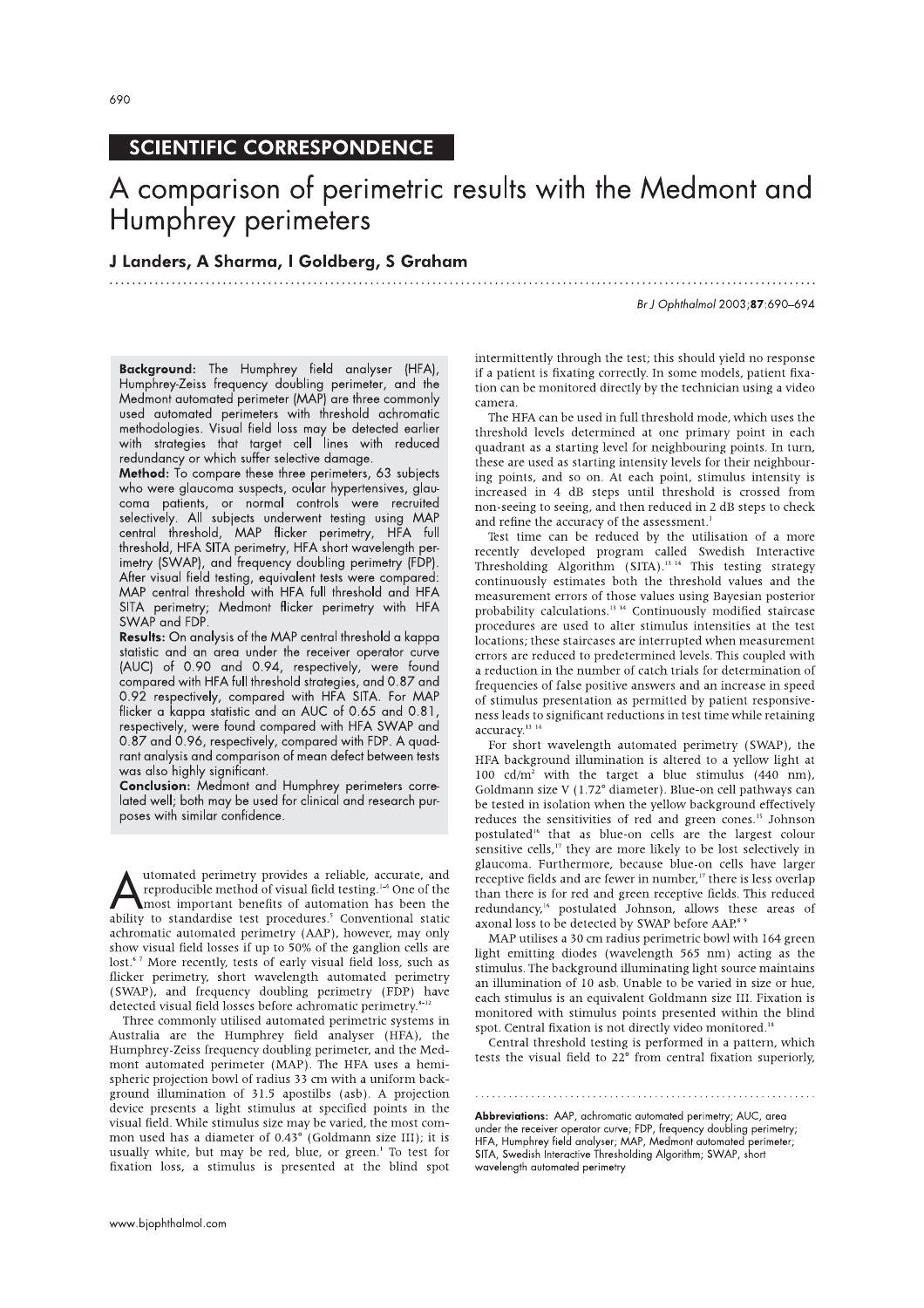| Group               | Number | Males $(\%)$ | Mean age (SD)       | Range           |
|---------------------|--------|--------------|---------------------|-----------------|
| Control             | 15     | 7(47%)       | 52 years (15 years) | $29 - 75$ years |
| Glaucoma suspects   | 8      | 5 (63%)      | 56 years (16 years) | $35 - 77$ years |
| Ocular hypertension | 8      | 1(13%)       | 60 years (9 years)  | 47-74 years     |
| Open angle glaucoma | 32     | 16 (50%)     | 64 years (9 years)  | $41-79$ years   |

inferiorly, and temporally, and to 30° nasally. It uses a testing strategy which decreases stimulus intensity by 6 dB until threshold is crossed and then reverses in steps of 3 dB until the threshold sensitivity at a particular test location is confirmed.<sup>18</sup>

The MAP may be modified to perform flicker perimetry. Targets are presented in a 22° radius of the central visual field at frequencies varying from 9-18 Hz (depending on target eccentricity). Target luminance is varied in order to determine<br>threshold.<sup>20</sup> False positive responses were tested with static stimuli. Flicker perception is thought to be conveyed through the magnocellular (M) pathway.<sup>16</sup> Being larger in size,<sup>21-23</sup> M cells may be lost earlier in glaucoma by means of selective loss<sup>16</sup> and, as they only constitute 25% of ganglion cells,<sup>21-23</sup> tests which target them, such as flicker perimetry, may be more likely to detect these losses earlier then conventional perimetry because of reduced redundancy.<sup>16</sup>

Frequency doubling perimetry (FDP) uses 10° square target zones, consisting of alternating vertical white and black stripes (spatial frequency 0.25 cycles per degree, cpd). These stripes are then reversed at a rate of 25 Hz and the contrast between the stripes is changed to determine sensitivity. The test has been used to detect established visual field losses in the same way that HFA AAP does.<sup>24</sup> However, recently its ability to detect early visual field losses has been explored.<sup>10-12</sup>

FDP seems to target a subset of the magnocellular pathway with non-linear or Y-like properties (My pathway).<sup>16-25</sup> This pathway makes up only approximately 15% of the magnocellular system.<sup>26-28</sup> As larger cells and relatively few in number, they may be more susceptible to selective loss and reduced redundancy, allowing an earlier detection of any fall in cell numbers.<sup>10-12</sup>

#### **METHOD**

A total of 63 patients were recruited selectively from a patient population attending an urban glaucoma clinic. None of these had diabetes, cataract, or corneal or retinal disease, which could affect test results. Patients were glaucoma suspects, had ocular hypertension, open angle glaucoma, or were control subjects. The glaucoma suspect group had a family history of glaucoma or had suspicious discs but with no definite structural changes and normal intraocular pressure (IOP <21 mm Hg) and visual fields. Ocular hypertension was diagnosed as  $IOP \ge 21$  mm Hg on at least three occasions with no previous field changes on full threshold HFA testing and no evidence of glaucomatous optic neuropathy. Open angle glaucoma patients had glaucomatous optic disc changes with or without characteristic visual field abnormality on 24-2 HFA full threshold testing. Among patients with glaucoma, ocular hypertension, or glaucoma suspects, only those patients were included who had at least two consecutive visual fields, performed within the past 2 years. One eye from each patient was considered. When both eyes were eligible a random choice was made.

Medmont, HFA, and FDP were performed in random order after informed consent was obtained. The Humphrey field analyser II (Carl Zeiss, Dublin, CA, USA) was used to perform central 24-2 full threshold, central 24-2 SITA standard and central 24-2 SWAP tests. The determination of a significant

#### Table 2 Description the amount of visual field loss for patients within the study groups

|                     | Humphrey full<br>threshold MD |        |                    |  |
|---------------------|-------------------------------|--------|--------------------|--|
| Group               | Average                       | (SD)   | Range              |  |
| Control             | $-0.75$                       | (1.05) | $0.59$ to $-2.34$  |  |
| Glaucoma suspects   | $-0.66$                       | (1.23) | $1.57$ to $-1.72$  |  |
| Ocular hypertension | $-1.19$                       | (2.39) | $0.90$ to $-6.41$  |  |
| Open angle glaucoma | $-8.20$                       | (7.51) | $1.04$ to $-26.58$ |  |

|                   | <b>Table 3</b> Mean test time (SD) for Humphrey and |  |  |
|-------------------|-----------------------------------------------------|--|--|
| Medmont perimetry |                                                     |  |  |

|                                         | Mean test time           | SD                      |
|-----------------------------------------|--------------------------|-------------------------|
| Medmont central threshold               | 10 minutes<br>51 seconds | 51 seconds              |
| Medmont flicker perimetry               | 9 minutes<br>47 seconds  | minutes<br>6 seconds    |
| Humphrey full threshold                 | 10 minutes<br>43 seconds | 1 minutes<br>26 seconds |
| Humphrey SITA                           | 5 minutes<br>44 seconds  | 1 minutes<br>12 seconds |
| Short wavelength automated<br>perimetry | 10 minutes<br>35 seconds | 1 minutes<br>43 seconds |
| Frequency doubling perimetry            | 5 minutes<br>8 seconds   | 30 seconds              |

scotoma was based on the pattern deviation of the HFA probability plot. Visual field loss was considered significant if it had a pattern typical of glaucoma and occurred in a field with five or more points of  $p \le 5\%$ , with a cluster of three or more abnormal points of  $p \le 5\%$ , or two or more points of  $p \le 1\%$ .

The Medmont M600 automated perimeter (Medmont, Camberwell, Victoria, Australia) was used to perform central 30 degree threshold and 15/22 flicker perimetry. The determination of a significant scotoma was based on the age normal plot of the Medmont M600 printout. Before the analysis, both strict and loose scotoma criteria were developed. For the former, visual field loss was considered significant if it had a pattern typical of glaucoma and occurred in a field with six or more points of  $>6$  dB depressed, with a cluster of four or more abnormal points of  $>6$  dB depressed, or three or more points of >18 dB depressed. For the latter, a scotoma was considered significant if it had a pattern typical of glaucoma and occurred in a cluster of three or more points depressed  $>6$  dB, or two or more points  $>18$  dB.

The Humphrey-Zeiss frequency doubling perimeter (Carl Zeiss, Dublin, CA, USA) was used to perform N-30 full threshold testing. Visual field loss was considered significant if there were two or more adjacent zones of  $p \le 5\%$ , or one zone of  $p$  $<1\%$  on the FDP pattern deviation. In all cases, fields were considered reliable if there were less than 33% false negative and false positive errors and less than 20% fixation losses.

All patients underwent all five perimetric tests. In order to compare Medmont with other equivalent perimetric methods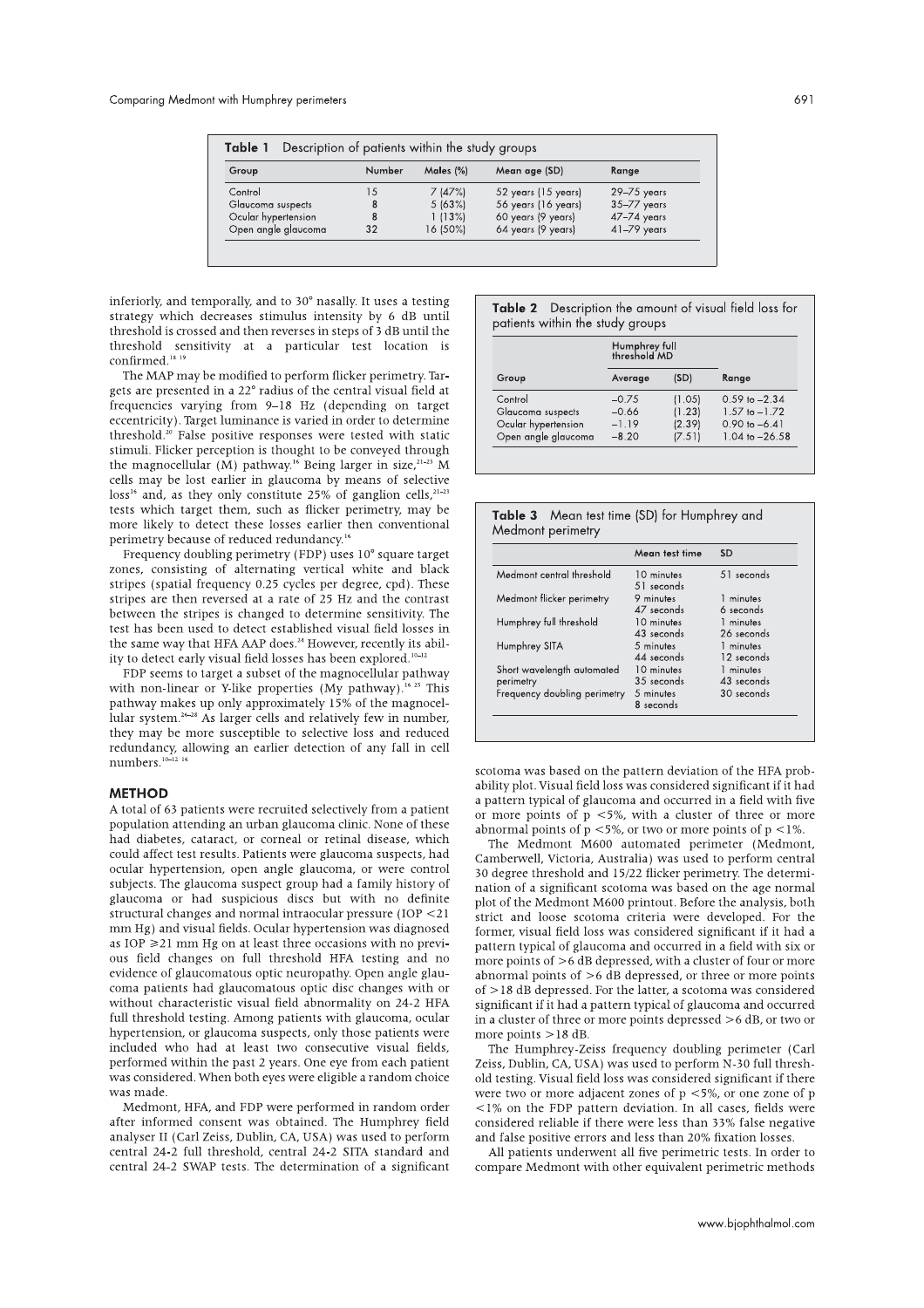|                                    | Humphrey full threshold |        | Humphrey SITA |        |
|------------------------------------|-------------------------|--------|---------------|--------|
|                                    | Abnormal                | Normal | Abnormal      | Normal |
| Medmont central threshold (strict) |                         |        |               |        |
| Abnormal                           | 24                      |        | 25            |        |
| Normal                             |                         | 36     | 2             | 34     |
| Medmont central threshold (loose)  |                         |        |               |        |
| Abnormal                           | 25                      | 9      | 26            | 8      |
| Normal                             |                         | 29     |               | 28     |

Table 5 Comparison of Medmont central threshold with Humphrey full threshold and Humphrey SITA showing, kappa statistic, area under the ROC curve (AUC), quadrant analysis, and mean defect correlation

|                                            | Medmont central threshold<br>(strict)<br>Compared with |                          | Medmont central threshold<br>(loose)<br>Compared with |               |
|--------------------------------------------|--------------------------------------------------------|--------------------------|-------------------------------------------------------|---------------|
|                                            |                                                        |                          |                                                       |               |
|                                            | Humphrey full<br>threshold                             | Humphreys<br><b>SITA</b> | Humphrey full<br>threshold                            | Humphrey SITA |
| Kappa statistic                            | 0.90                                                   | 0.87                     | 0.72                                                  | 0.72          |
| <b>AUC</b>                                 | 0.94                                                   | 0.92                     |                                                       |               |
| Sector correlation ( $r^2$ statistic):     |                                                        |                          |                                                       |               |
| Superonasal                                | $0.86**$                                               | $0.85**$                 |                                                       |               |
| Superotemporal                             | $0.80**$                                               | $0.72**$                 |                                                       |               |
| Inferonasal                                | $0.69**$                                               | $0.62**$                 |                                                       |               |
| Inferotemporal                             | $0.29**$                                               | $0.23**$                 |                                                       |               |
| Mean defect correlation $(r^2$ statistic): | $0.89**$                                               | $0.88**$                 |                                                       |               |

Table 6 Numbers of normal and abnormal Medmont flicker perimetry, Humphrey short wavelength perimetry, and Humphrey frequency doubling perimetry in the patient sample

|                          | Humphrey short wavelength<br>perimetry |        | Humphrey frequency doubling<br>perimetry |        |
|--------------------------|----------------------------------------|--------|------------------------------------------|--------|
|                          | Abnormal                               | Normal | Abnormal                                 | Normal |
| Medmont flicker (strict) |                                        |        |                                          |        |
| Abnormal                 | 23                                     | 8      | 29                                       |        |
| Normal                   | 3                                      | 29     | 2                                        | 30     |
| Medmont flicker (loose)  |                                        |        |                                          |        |
| Abnormal                 | 27                                     | 10     | 29                                       |        |
| Normal                   | 2                                      | 24     | ◠                                        | 27     |

we compared Medmont central 30 degree threshold perimetry with HFA central 24-2 full threshold and central 24-2 SITA standard. Medmont 15/22 flicker perimetry was compared with HFA central 24-2 SWAP and FDP N-30 full threshold.

The comparisons were multifactorial. To demonstrate the ability of Medmont to localise scotomas in the same areas as the Humphrey perimeter, a quadrant analysis was performed. The abnormal points within each quadrant were totalled and tests were compared with simple linear regression. To illustrate any significance in Medmont's global indices, mean deviations were compared between tests using a simple linear regression. A kappa statistic was calculated to demonstrate the degree of agreement the tests. Finally, an area under the receiver operator curve (ROC) curve was calculated for each pair of tests being compared.

Statistical Analysis System (SAS Institute Inc, Cary, NC, USA) was used for statistical analysis including frequency tables, descriptive statistics, Student's  $t$  test and simple linear regression. Excel 97 (Microsoft, Redmond, WA, USA) was used in the calculation of area under the ROC curve and the kappa statistic.

#### **RESULTS**

Consisting of 34 females (54%) and 29 males (46%), the average age of the participants was 60 years (standard deviation 13 years). There were 15 controls (24%), eight glaucoma suspects (13%), eight ocular hypertensives (13%), and 32 open angle glaucoma patients  $(51\%)$ . A description of these groups and the amount of visual field loss is shown in Tables 1 and 2 respectively. The mean test times for Humphrey and Medmont perimeters are displayed in Table 3.

When Medmont central threshold was compared with HFA full threshold (Tables 4 and 5), a scotoma analysis yielded a kappa statistic of 0.90 under the strict criteria and 0.72 under the loose criteria. The area under the ROC curve was 0.94. indicating a strong correlation between the two tests (Table 5).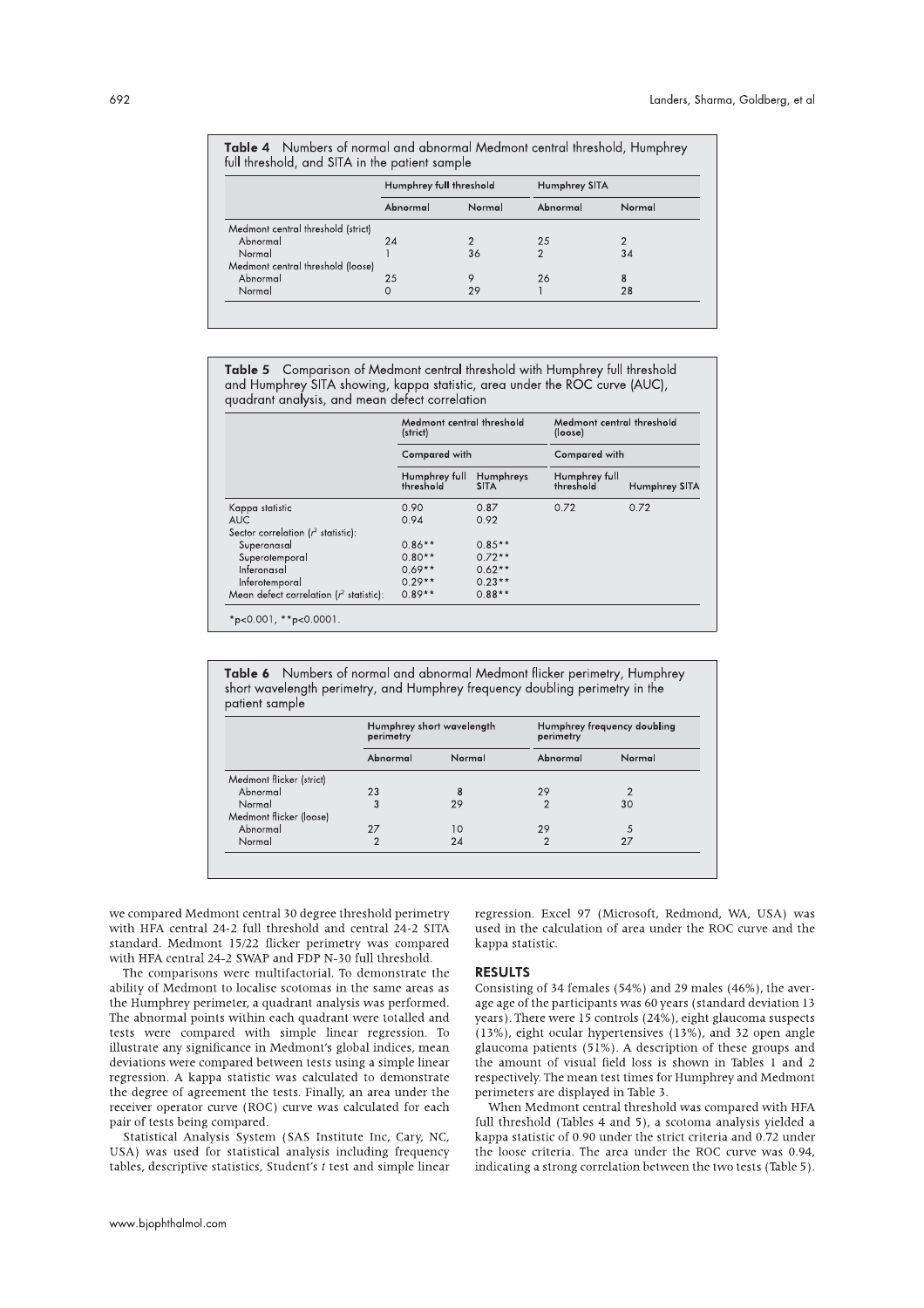Comparison of Medmont flicker perimetry with Humphrey short wavelength perimetry and Humphrey frequency doubling perimetry showing kappa statistic, area under the ROC curve (AUC), quadrant analysis, and mean defect correlation

| Compared with                          |                                          |               |              |  |
|----------------------------------------|------------------------------------------|---------------|--------------|--|
|                                        |                                          | Compared with |              |  |
| Humphrey short<br>wavelength perimetry | Humphrey frequency<br>doubling perimetry | Humphrey SWAP | Humphrey FDP |  |
| 0.65                                   | 0.87                                     | 0.62          | 0.78         |  |
| 0.81                                   | 0.96                                     |               |              |  |
|                                        |                                          |               |              |  |
| $0.48**$                               | $0.67**$                                 |               |              |  |
| $0.25**$                               | $0.79**$                                 |               |              |  |
| $0.17*$                                | $0.64**$                                 |               |              |  |
| 0.02                                   | $0.72**$                                 |               |              |  |
| $0.57**$                               | $0.79**$                                 |               |              |  |
|                                        |                                          |               |              |  |

When Medmont central threshold was compared with HFA SITA standard (Tables 4 and 5), this showed a kappa statistic of  $0.87$  under the strict criteria and  $0.72$  under the loose criteria. The area under the ROC curve was  $0.92$  (Table 5), again Interotemporal<br>
Mean defect correlation ( $t^2$  statistic):  $0.57**$ <br>  $*_{P}<0.001$ ,  $**_{P}<0.0001$ .<br>
Nean defect correlation ( $t^2$  statistic):  $0.57**$ <br>
The standard (Tables 4 and 5), this showed a ka<br>
0.87 under the strict c indicating a strong correlation. These findings were supported by the quadrant analysis and mean deviation  $r^2$  statistics, which also show highly significant correlations between Medmont central threshold and HFA full threshold or SITA standard. HFA SITA was significantly faster than Medmont central  $\frac{1}{2}$  threshold  $(p<0.001)$ , but Medmont central threshold and HFA full threshold had no significant difference in test time

 $($ p=0.53).<br>After Medmont flicker was compared with HFA  $SWAP$  (Table 6), this yielded a kappa statistic of 0.65 and 0.62 for the strict and loose criteria respectively. The area under the ROC curve was  $0.81$  (Table 7). When compared with FDP  $\,$ mont central threshold and 1<br>ard. HFA SITA was significar<br>threshold (p<0.001), but M<br>HFA full threshold had no s<br>(p=0.53).<br>After Medmont flicker<br>SWAP (Table 6), this yielded<br>for the strict and loose crite<br>the ROC curve wa (Table 6) the kappa statistic was  $0.87$  and  $0.78$  for the strict and loose criteria respectively. The area under the ROC curve Iedmont central threshold and<br>gnificant difference in test time<br>was compared with HFA<br>happa statistic of 0.65 and 0.62<br>ria respectively. The area under<br> $P$  7. When compared with FDP<br>was 0.87 and 0.78 for the strict<br>v.The a was 0.96 (Table 7). The  $r^2$  statistics from the quadrant and mean deviation analysis were also highly significant, although more so for FDP than for SWAP. FDP was  $\frac{1}{2}$  significantly faster than Medmont flicker (p<0.001), but Medmont flicker was significantly faster than SWAP  $(p < 0.01)$ .

### **DISCUSSION**

The Medmont M600 perimeter, brought out in the late  $1980s$ ,<sup>18</sup> was promoted as quicker than HFA in performing a full threshold analysis of the visual field.<sup>18</sup> Possibly, recent advances in HFA full threshold analysis have meant that it can be performed in the same time as Medmont. SITA dramatically reduces test time. In this study, Medmont yielded results comparable with those of the HFA and the I

mparable with those of the HFA and the FDP (Fig 1).<br>Although Medmont's step size is larger than HFA (6 dB) versus 4 dB) this has been reported not to cause any difference in accuracy on measuring scotoma size. " " Other Medmont parameters are similar to HFA<sup>18</sup> and this is reflected in the high correlation between the two kinds of achromatic perimetry.

rimetry.<br>A flickering stimulus will target the magnocellular pathway and this has been the basis for many tests of visual field  $\cos s$ <sup>16 29 30</sup> the most recent being FDP. Medmont flicker correlates strongly with FDP in all of the parameters tested. As Medmont flicker targets a subgroup of ganglion cells which are felt to be lost early in glaucoma,  $\cdot$  it may be detecting visual field losses that may precede detection with achromatic perimetry. Support for this is seen not only in the correlation with FDP but also with SWAP which has the ability to detect scotomas before they become manifest on AAP<sup>8</sup><sup>9</sup> While Medmont flicker cannot be performed as rapidly as FDP, it may be quicker than SWAP.



Figure 1 Pattern deviation from two patients (MF1, MF65)